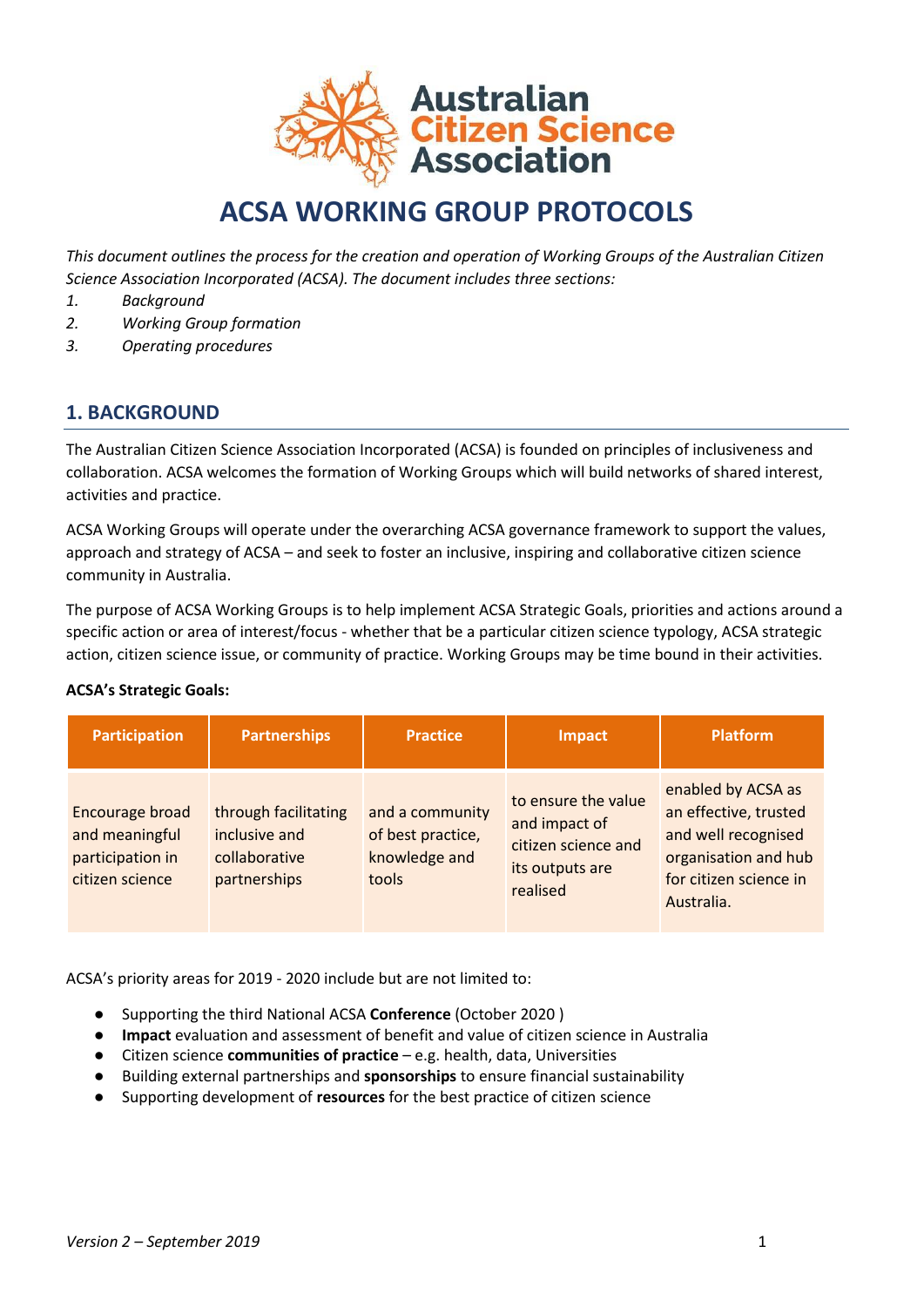# **2. WORKING GROUP FORMATION**

ACSA may call for the formation of Working Groups and membership via its website, email list or social media. Alternatively, groups of individuals who may wish to establish an ACSA Working Group are encouraged to speak with a member of the ACSA Management Committee.

The following sets out the process for Working Group formation:

## **2.1 Make an Application**

An application should be submitted to the ACSA Management Committee to establish an ACSA Working Group. The application should include a description of:

- the objectives or aims of the proposed Working Group, including any relevant background information;
- the proposed structure or membership of the Working Group (e.g. chair, vice-chair, period of positions etc) together with details of any individuals forming part of the group;
- how the Working Group proposes contributing to or aligning with the ACSA Strategic Plan, including an overview of the activities the Working Group plans to undertake, and
- any collaborations with existing groups or organisations with similar aims.

#### **2.2 Feedback, Formation and Dissolution**

The ACSA Management Committee will consider the application and provide feedback where required on the application its proposed approach. ACSA may recommend consolidation of Working Groups if multiple applications in similar areas are received. An ACSA Management Committee member will be appointed to the Working Group as a liaison.

Following review, the ACSA Management Committee will notify the Working Group applicants on the success or otherwise of their application and whether a Working Group may be formed under the auspices of ACSA. The Working Group will need to operate according to the Operating Procedures outlined in section 3 of this document and any other protocols/requirements as advised in writing from the ACSA Management Committee.

The ACSA Management Committee may form, reform, or cease a Working Group at its discretion.

Notwithstanding the foregoing, a Working Group may be dissolved by the ACSA Management Committee where it has achieved its purpose for establishment, it has become unproductive, it can no longer maintain its membership, or it no longer services the priorities of ACSA.

## **2.3 Working Group Management**

The Working Group should have at least a Chair, and may establish a Working Group management group responsible for ongoing liaison with and reporting to the ACSA Management Committee and Secretariat, as well as coordination of Working Group activities and engagement.

The Working Group Chair must be a current member of ACSA, and where possible it is recommended that other members of the Working Group be current ACSA members.

# **3. OPERATING PROCEDURES**

The following sets out the Operating Procedures for ACSA Working Groups.

## **3.1 Workplan:**

Working Group will:

- develop a simple workplan with clear actions and timelines, set within the scope agreed upon with the ACSA Management Committee and consistent with the ACSA Strategic Plan;
- work together within the Working Group to implement the actions set out in the workplan;